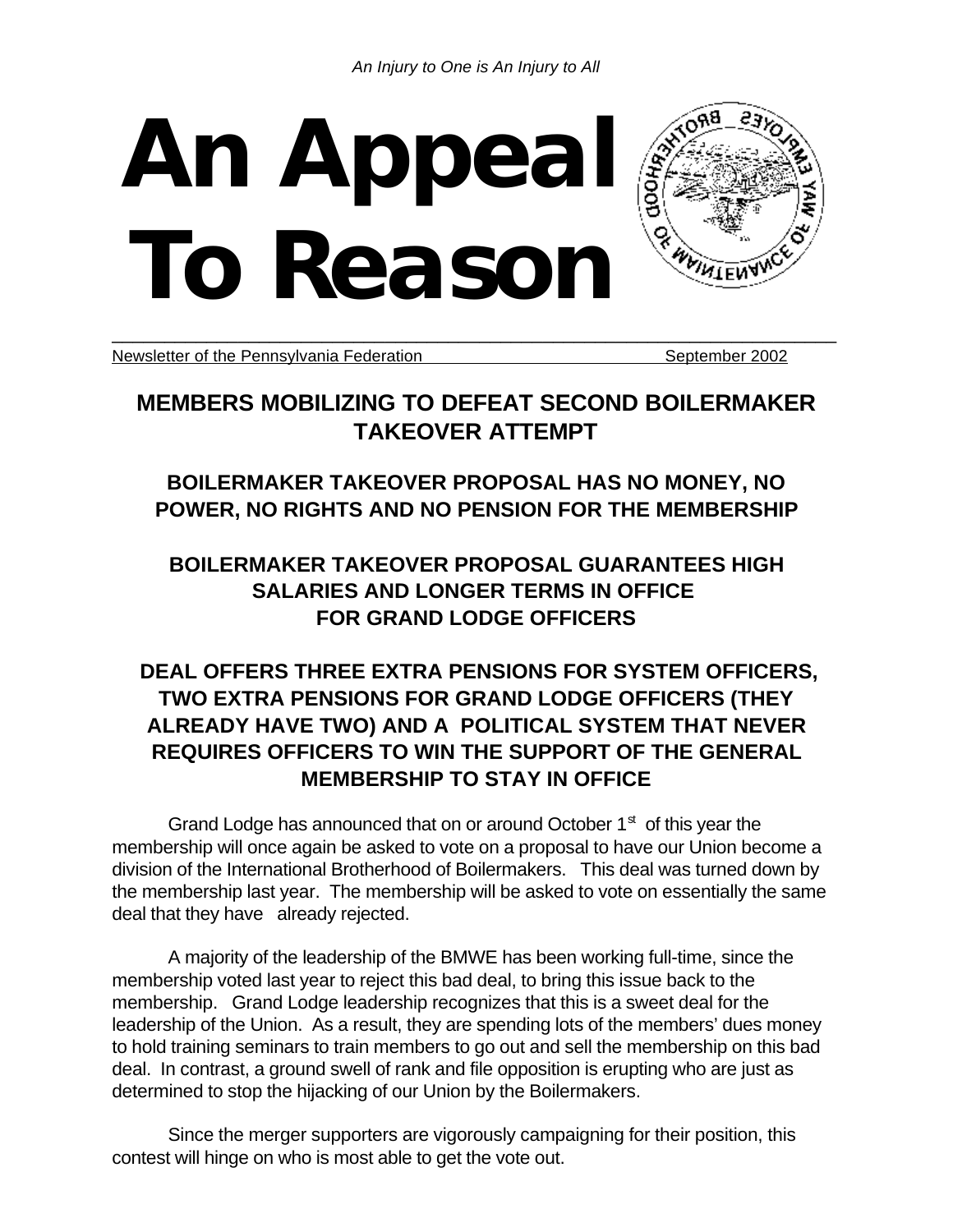# **A Merger Must Be About Membership Bargaining Power**

We need more power to advance our interests. Our wages, benefits, railroad retirement pension and rights on the job are all substantially better because of our Union. However, in relationship to the value we actually produce for our employers and our country, and what we need to care for our families, we receive only a fraction of what we are worth or need. This is primarily because we do not have enough power to overcome the political process and bargain on an even playing field with our employers. The government protects our employers from our economic strength.

The most obvious example of this fact is the last US National Agreement. We bargained with railroad management under the jurisdiction of President Clinton and his mediators for over a year before he left office. Because he left office without releasing us from mediation and appointing an Emergency Board we were forced to sign an agreement that provided a mere ten cents an hour increase in 2002. Our Union lacked the political power to force a sitting Democratic President to appoint an Emergency Board to make a reasonable settlement proposal. When the Republican President was selected, we knew any Emergency Board he appointed would be worse than a ten cents an hour raise. All you need to do is remember what the first Bush did to us in the infamous Presidential Emergency Board 219 to understand this fact.

The Boilermakers Union currently has only about 800 railroad workers in their Union. Combined we would still be a small Union of only 120,000 members. This merger will not give us any additional leverage with our railroad employers, or with the government that protects them. Any merger we consider must improve our bargaining power. This merger does not improve our bargaining power.

## **What About Their Health and Welfare Offer? Is It Another Scam Like the Phoney Membership Pension?**

Grand Lodge claims that because the Boilermakers manage their own health and welfare trust we will be able to greatly reduce the cost of health care being provided to Grand Lodge and System Officers (380 dollars a month versus 1200 dollars a month currently being paid). Moreover, they have stated that the Boilermaker Health and Welfare Trust will permit a merged union to make a deal with railroad management to provide the same health benefits for our members at lower costs and eliminate our current health and welfare cost sharing. They claim this will put more money into our members' pockets.

Is this fabulous claim fact or fiction? The answer is both. There will be a reduction in health and welfare costs on the front end for Grand Lodge because the benefits are being artificially subsidized by the Health and Welfare Trust. Being artificially subsidized means that the low cost is not guaranteed and could rise to reflect the true value of the benefits at any time. The average rank and file Boilermakers member in the health and welfare plan is required to contribute, through their collective bargaining agreements, \$695.00 per month. (Source: Report of the Boilermakers National Health and Welfare Fund to the 2001 IBB Convention) This is comparable to the cost of the benefits for our members under the US National Agreement. Their claim that they can use this plan to reduce our cost sharing is hog wash because there is no reduction for the average member. Equally important is the fact that they are ripping off their own members who depend upon this trust for their health benefits. In order to subsidize the cost of Union officers health care, the Boilermakers Trustees are either charging too much for the benefits enjoyed by the IBB rank and file, or not providing enough benefits for the money being contributed. Either way the member gets ripped off. This is the plan we are supposed to join?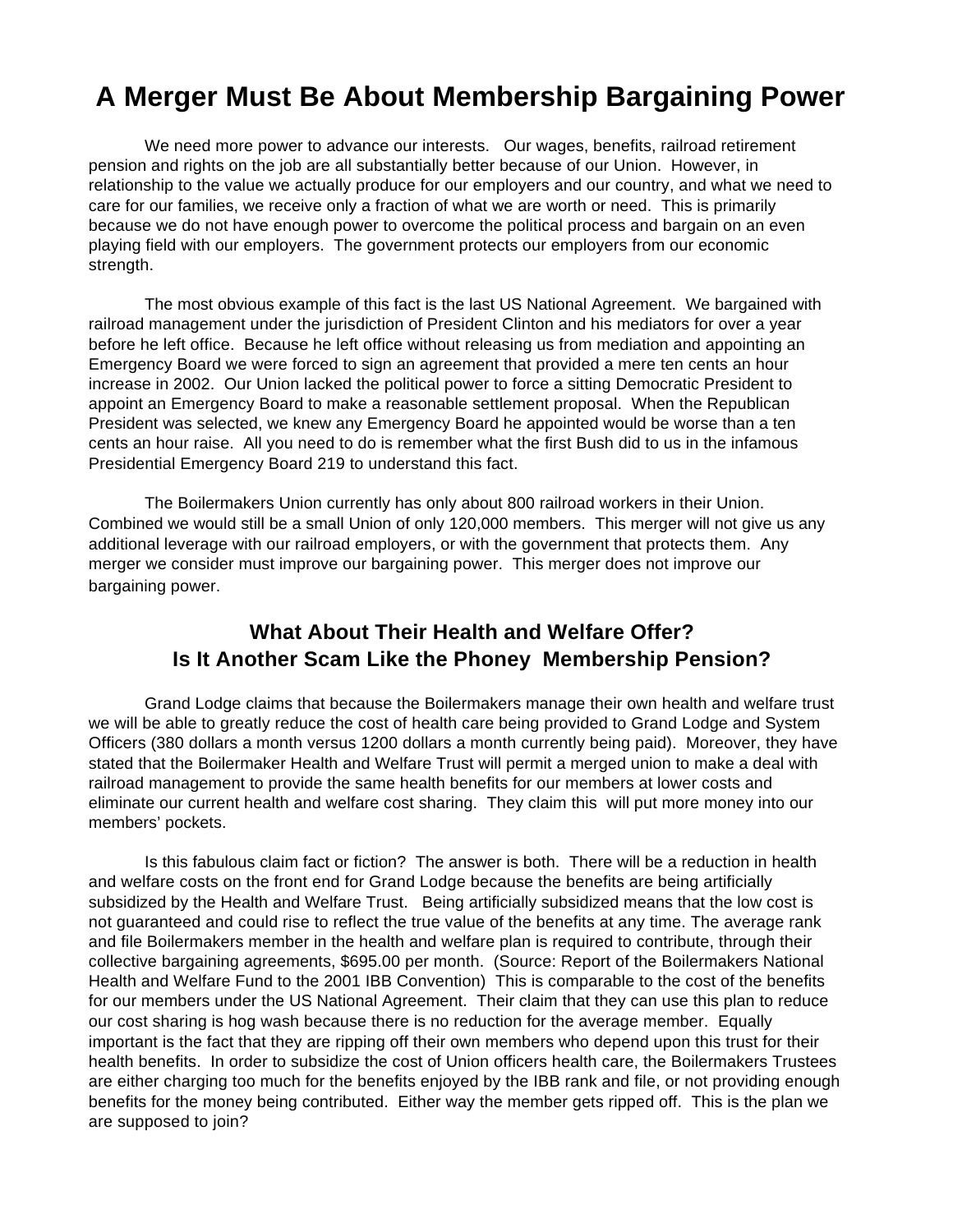## **Grand Lodge Boilermaker Takeover Propaganda Truth or Lies?**

Grand Lodge has produced some incredible material about this merger that is either not true, or leaves out important facts for your consideration. Some of these untrue claims are that the takeover will produce a pension for the membership, increase bargaining power with railroad management, or serve to reduce health and welfare cost sharing for the membership. Often Grand Lodge simply lies by not telling the whole truth. Below are some examples of this Grand Lodge fiction.

#### **Dues and Finances - Grand Lodge Says Members Will Pay Less - Facts Say This Is Not True**

Grand Lodge says that IBB International dues went up slower in the last ten years than Grand Lodge dues.

*Grand Lodge left out the fact that going into the deal BMWE members would have to pay higher dues than other Boilermakers because our current dues would not be reduced and they are higher than other Boilermakers. In addition, we would have to pay future increases on this higher base. Under the IBB Constitution, when the International dues go up they are automatically doubled and the second piece goes to the local lodge. If this doubling is taken into consideration, then dues increases for the two Unions the last ten years would be about the same. Under the takeover deal this second piece does not go to the Lodge, but instead goes to the System. Because the deal requires us to continue to pay the future increases on the bigger base our dues will be higher than other IBB members.* 

*In an attempt to frighten members into voting for this deal the last time President Fleming mailed a letter with the last ballot stating that failure to vote for the Boilermakers would cause the dues to go up five to ten dollars. This did not happen.*

#### **Strike Benefits - Grand Lodge Says Members Will Collect Two Benefits - Facts Say This Is Not True**

Grand Lodge says this is a good deal because, in the event we are involved in a strike, we would be eligible to collect our own strike benefits from our own strike benefit fund and also to be able to collect strike benefits from the Boilermakers strike fund, therefore providing us with two strike benefits where now we only have one.

*Grand Lodge left out the fact that we are not eligible for the Boilermakers strike fund until we have been out on strike for more than two weeks. Does anyone remember when a Class 1 railroad has been out on strike more than a couple of days? This is a benefit that probably will never be used.*

#### **BMWE Autonomy - Grand Lodge Says We Will Have Autonomy - Facts Say This Is Not True**

Grand Lodge says that BMWE autonomy is preserved in the takeover agreement.

*Grand Lodge left out the fact that the Boilermakers Union is a top down, centralized organization with enormous power centered in the hands of a 12 member Executive Council. While we would be 1/3 of the membership of the Boilermakers we would only have 1/6 of a voice on the Executive Board (2 votes). Boilermakers President Jones and his son both sit on this Executive Council. The Jones family alone could cancel our votes on all important issues. In addition, the leadership of the BMWE Division would be chosen by all Boilermakers at a Convention. It is possible that leadership could be imposed on the BMWE Division that does not have the majority support of the BMWE Division delegates. This is not autonomy.*

### **Compatibility - Grand Lodge Says We Are Compatible Unions - Facts Say This Is Not True**

Grand Lodge says that both the IBB and the BMWE are blue collar, heavy industry, skilled trade unions that would complement rather than distract from one another.

*Grand Lodge forgot to mention the fact that the IBB and the BMWE did not agree on the need to reform the AFL-CIO and voted against each other on this important issue. They also did not mention that they were not with us* when we threatened a national walkout and forced railroad management to back down on their bid to eliminate our